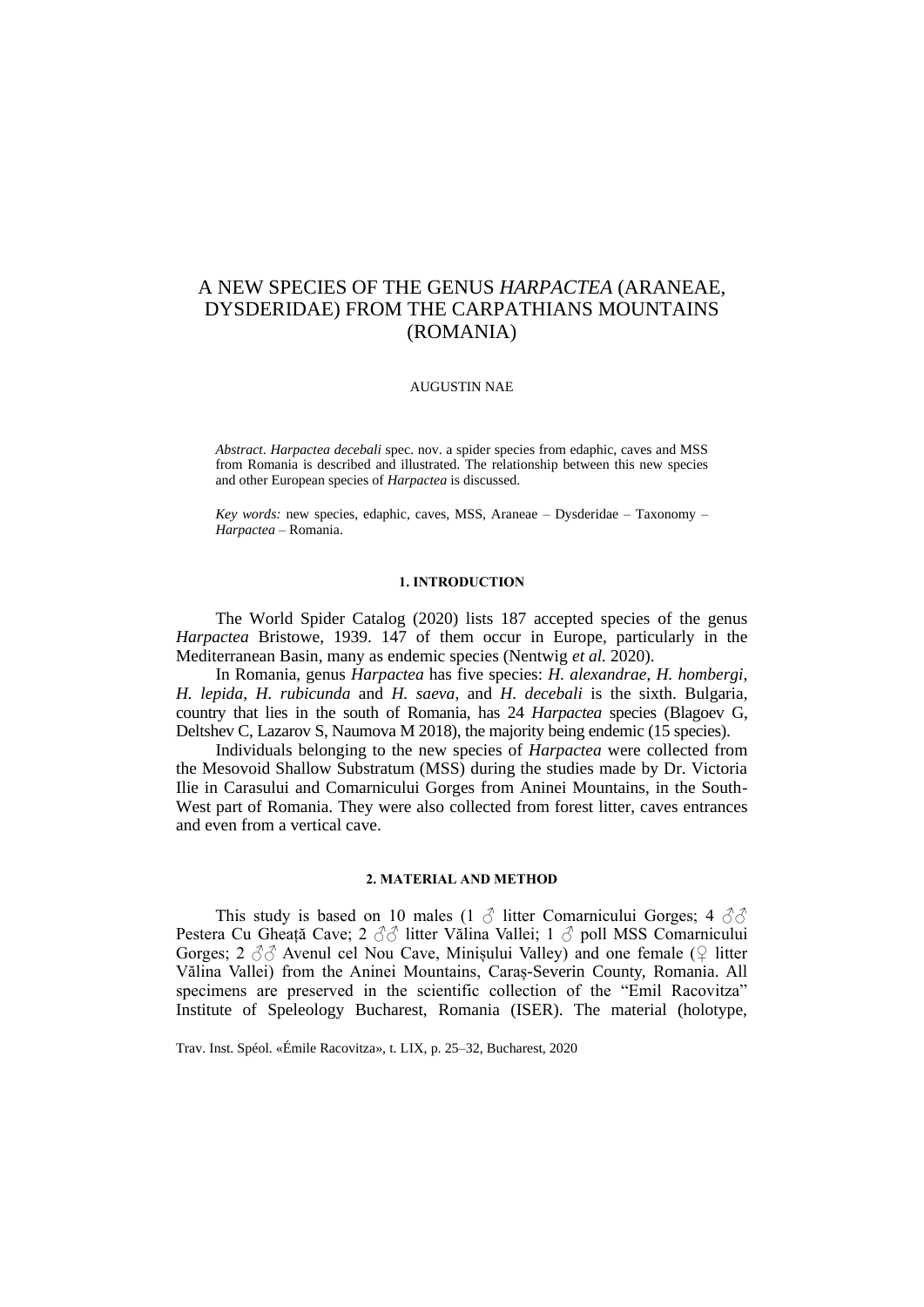allotype and paratypes) was conserved in 70% ethylic alcohol. The dissection was made in glycerol at a Zeiss Stemi 2000 stereomicroscope and mounted for observation in mixture of gelatine Merk and anhydrous glycerol. An Olympus CH2 with drawing attachment was used for microscopic examination and drawings. The photos were made on Zeiss Discovery V8 with Canon A 640 camera.

All measurements are in millimetres. Terminology for the body measurements and copulatory organ structures were taken from CHATZAKI & ARNEDO (2006). The following abbreviations were used in the text: AL, abdominal length; CL, carapace length; CW carapace width; ChL, total length of chelicera (lateral external view); Ta, tarsus; Me, metatarsus, Ti, tibia; Pa, patella; Fe, femur; Tr, trochanter; C, coxa; d, dorsal; pl, prolateral; v, ventral; CO, conductor; E, embolus; T, tegulum; AA, accessory apophysis; SA secondary apophysis, MSS – Mesovoid Shallow Substratum, ISER – "Emile Racovitza" Institute of Speleology Bucharest.

## **3. RESULTS**

# **Taxonomy**

Family Disderidae C.L. Koch, 1837 Genus *Harpactea* Bristowe, 1939 *Harpactea decebali* **n. sp.** Figs 1–9.

**Type data**: Holotype: 1 male, Vălina Valley, 17.10.2004, Caraș-Severin County, Romania, legit V. Ilie and C. Țencușe. Allotype: 1 female, Carașului Gorges, 24.04.2002, Caraș-Severin County, Romania, legit Victoria Ilie (all specimens in ISER collection).

**Etymology**: The name of the new species is dedicated to Decebal, the last king of the Dacian Kingdom that represented most of the territory that is now Romania. Its existence ends with the Roman Conquest, after the Daco-Roman wars from 101–102 and 105–106 A.D.

**Diagnosis**: the species can be recognized by genital characters, bulbus (male) and epigyne/vulva (female).

*Harpactea decebali* n. sp. differs from other Romanian *Harpactea* species in the structure of the pedipalp of the male and epigine/vulva of female. However, the palpal structures of *Harpactea decebali* n. sp. it is generally close to *H. catholica* (Brignoli, 1984) from Crete. The new species can be distinguished from *H. catholica* by a more complex distal part, by the different shape of the embolus and conductor; by the presence of a secondary apophysis SA and by the embolus and the conductor have almost the same orientation. The conductor of *H. catholica* is projected in opposite direction to the embolus (Chatzaki & Arnedo 2006). The epigyne/vulva of these two species are completely different and the leg spination too.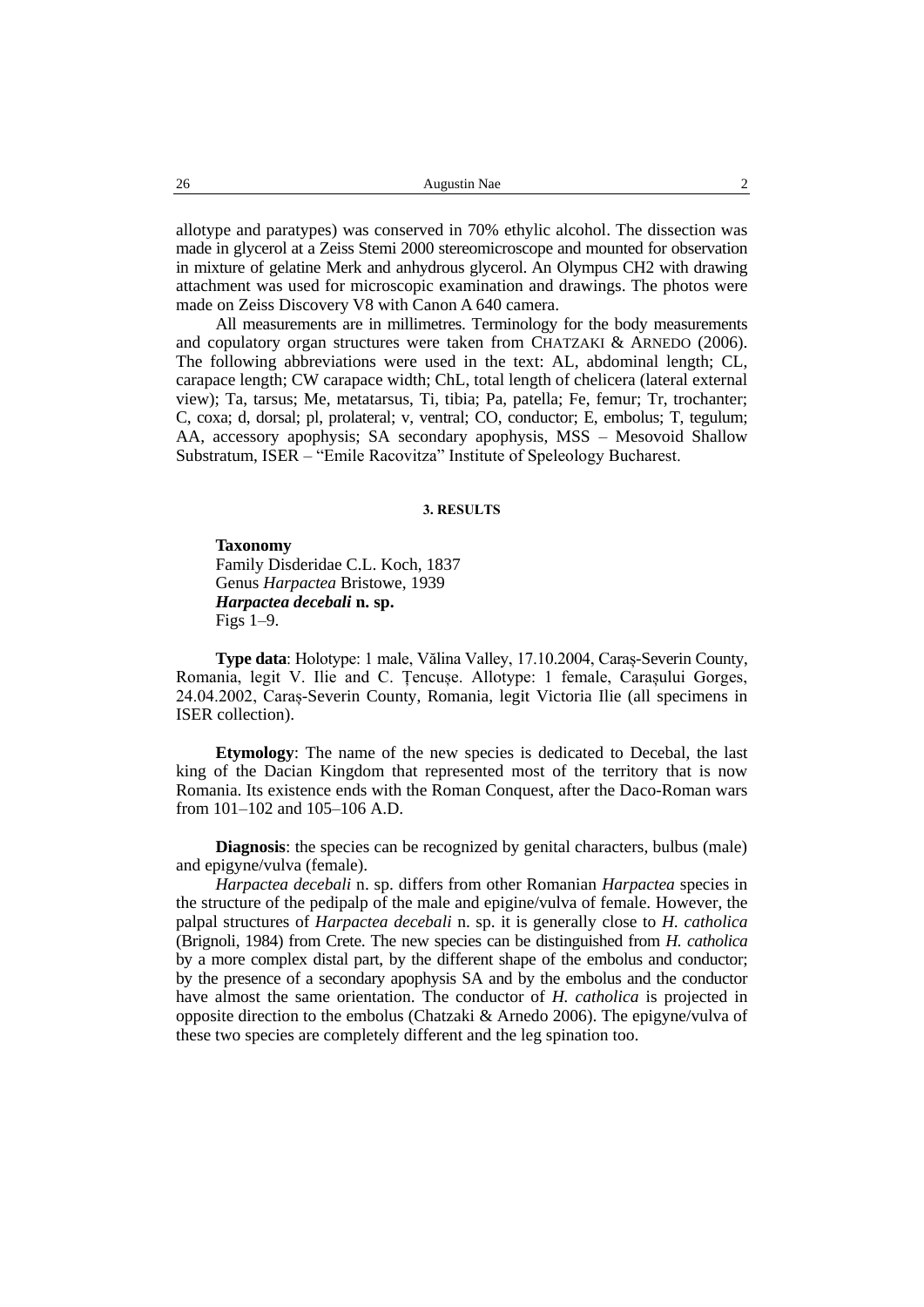**Description**: *Male holotype*: Vălina Valley, 17.10.2004, Caraș-Severin County, Romania, legit V. Ilie and C. Țencușe.

Measurements (mm): Carapace CL 3.72 long, CW 2.86 wide. Length of abdomen (AL) 4.6 long, 2.76 wide. Sternum 2.3 long, 1.94 wide. Legs measurements are given in Table 1.

Colour: Carapace light yellowish-brown (Fig. 5), darker on the margins. Sternum whitish, with light yellowish-brown margins. Labium, gnathocoxae and chelicerae the same colour as carapace. The eyes are bordered by a black stripe.

Chelicerae (Figs. 6–7): ChL1.88 mm. Cheliceral groove with four teeth: retromargin with two teeth, distanced from each other, the tooth towards the base situated, approximately, as those from the promargin (right in the space between them); promargin with two strong teeth of equal size, close to each other.

Abdomen (Opisthosoma) whitish (Fig. 5). Legs pale yellow, in general very pale colour (Fig. 5). Legs: IV, I, II, III. Dorsal part of coxae without spines. Details of leg spination are given in Table 2.

Palpal organ with globular-oval bulb, light yellowish-brown, with the proximal part, tegulum, simple and lighter in colour, while the distal part is more complex, represented by a brown embolus, darker than the rest, tubular, thinning towards the tip, with an "S" shape, lightly twisted, forming one whirl around its own axis (Figs. 1–4). Conductor same colour as embolus, orientated in the same direction as it, triangular, strongly sharpened towards the tip. Near the conductor, on its anterior part, lies the accessory apophysis (AA), with the same shape as the conductor, but lightly curved, ending with a sharp tip. Immediately under it, on the same side, lies the secondary apophysis (SA), thicker than the first, hook shaped and lighter in colour (Figs. 1, 3).

|      |      |      |      | Male legs (I-IV) and palpal segments measurements (mm) |      |       |
|------|------|------|------|--------------------------------------------------------|------|-------|
|      | Fe   | Pa   | Ti   | Mt                                                     | Ta   | Total |
| Palp | 1.9  |      | 1.08 |                                                        |      | 5.08  |
|      | 3.3  | 2.2  | 2.78 | 2.68                                                   | 1.1  | 12.06 |
| H    | 3.0  | 1.96 | 2.52 | 2.54                                                   | 1.1  | 11.12 |
| Ш    | 2.48 | 1.24 | 1.8  | 2.4                                                    |      | 8.92  |
| IV   | 3.44 |      | 2.84 | 3.64                                                   | 1.14 | 12.76 |

*Table 1*

|        | Table 2                    |        |        |        |  |  |
|--------|----------------------------|--------|--------|--------|--|--|
|        | Male legs (I-IV) spination |        |        |        |  |  |
| Leg    |                            |        | Ш      | ΓV     |  |  |
| $\sim$ | $\sim$                     | $\sim$ | $\sim$ | $\sim$ |  |  |

| Leg |      | п      | ш   | 1 V |
|-----|------|--------|-----|-----|
| Co  |      |        | 0   | 0   |
| Fe  | 3 pl | $2$ pl | 6 d | 3d  |
| Pa  |      |        | 0   | 0   |
| Ti  |      |        | 13  | 18  |
| Me  |      |        | 14  | 8   |
| Ta  |      |        |     |     |
|     |      |        |     |     |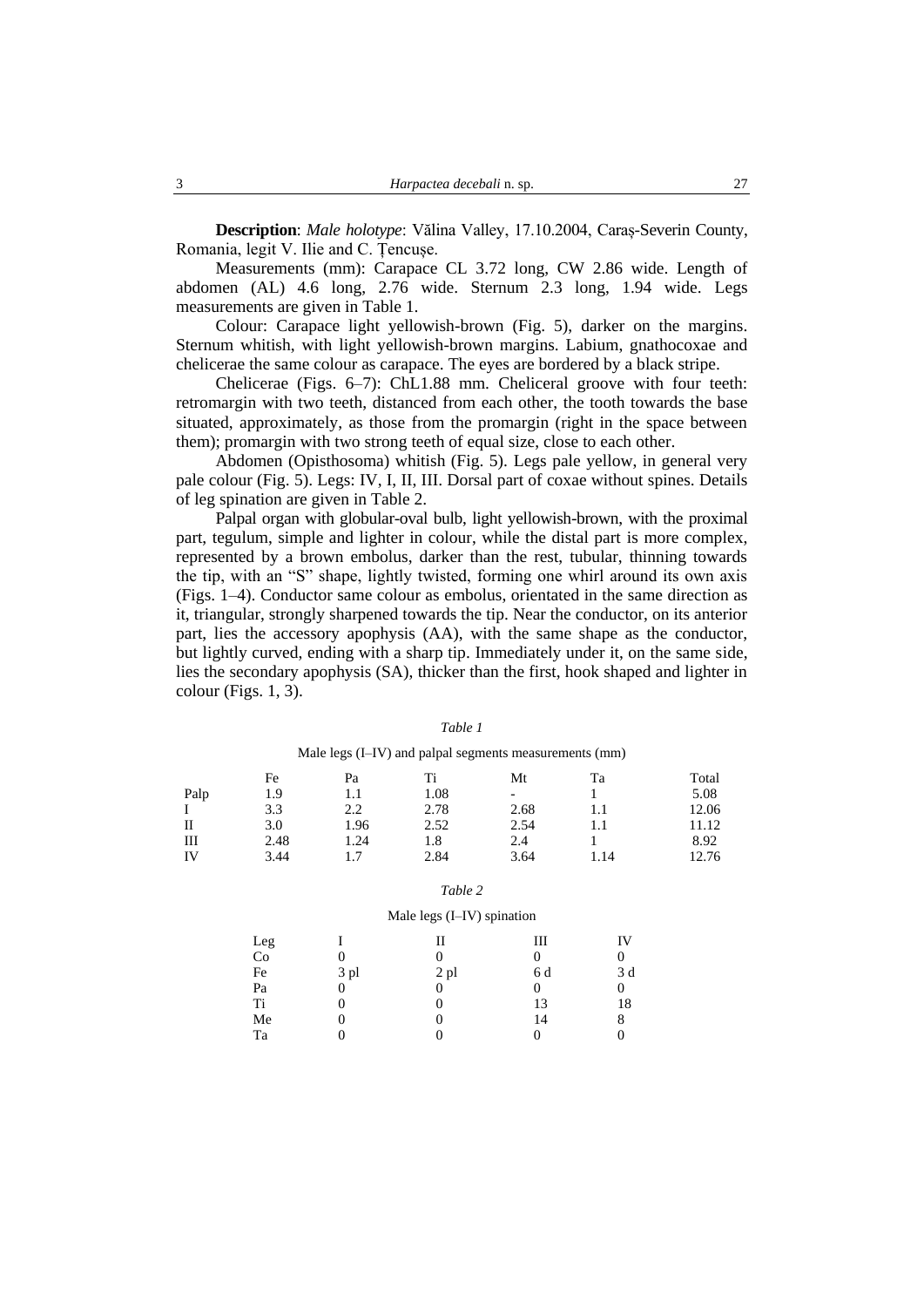



Fig. 3. Pedipalp, distal part of bulbous (scale bars: 0.1 mm).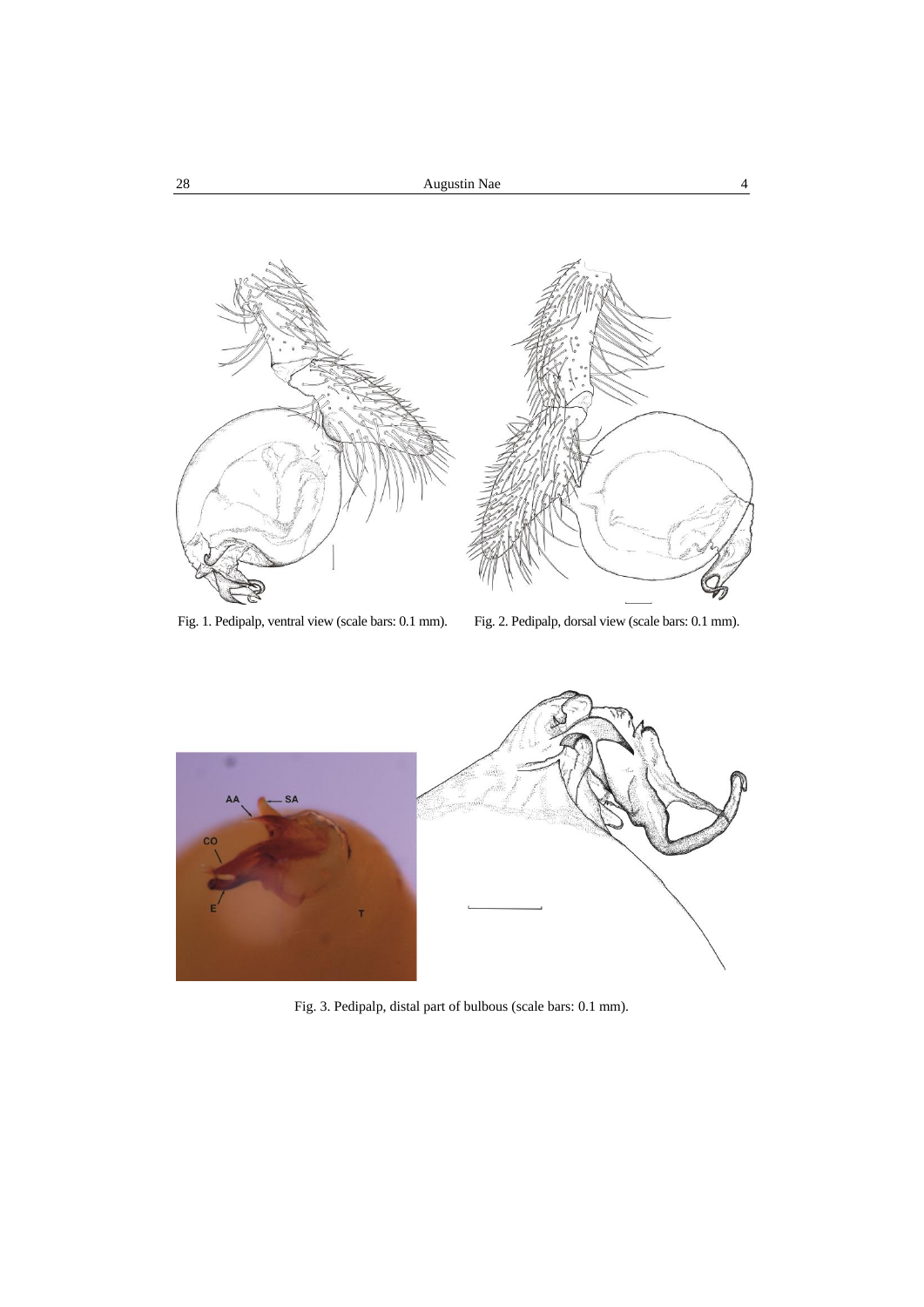

Fig. 4. Pedipalp, general view. Fig. 5. Habitus (male).





Fig. 6. Chelicerae, ventral view (scale bars: 0.1 mm).



Fig. 7. Chelicerae, ventral view (scale bars: 0.1 mm).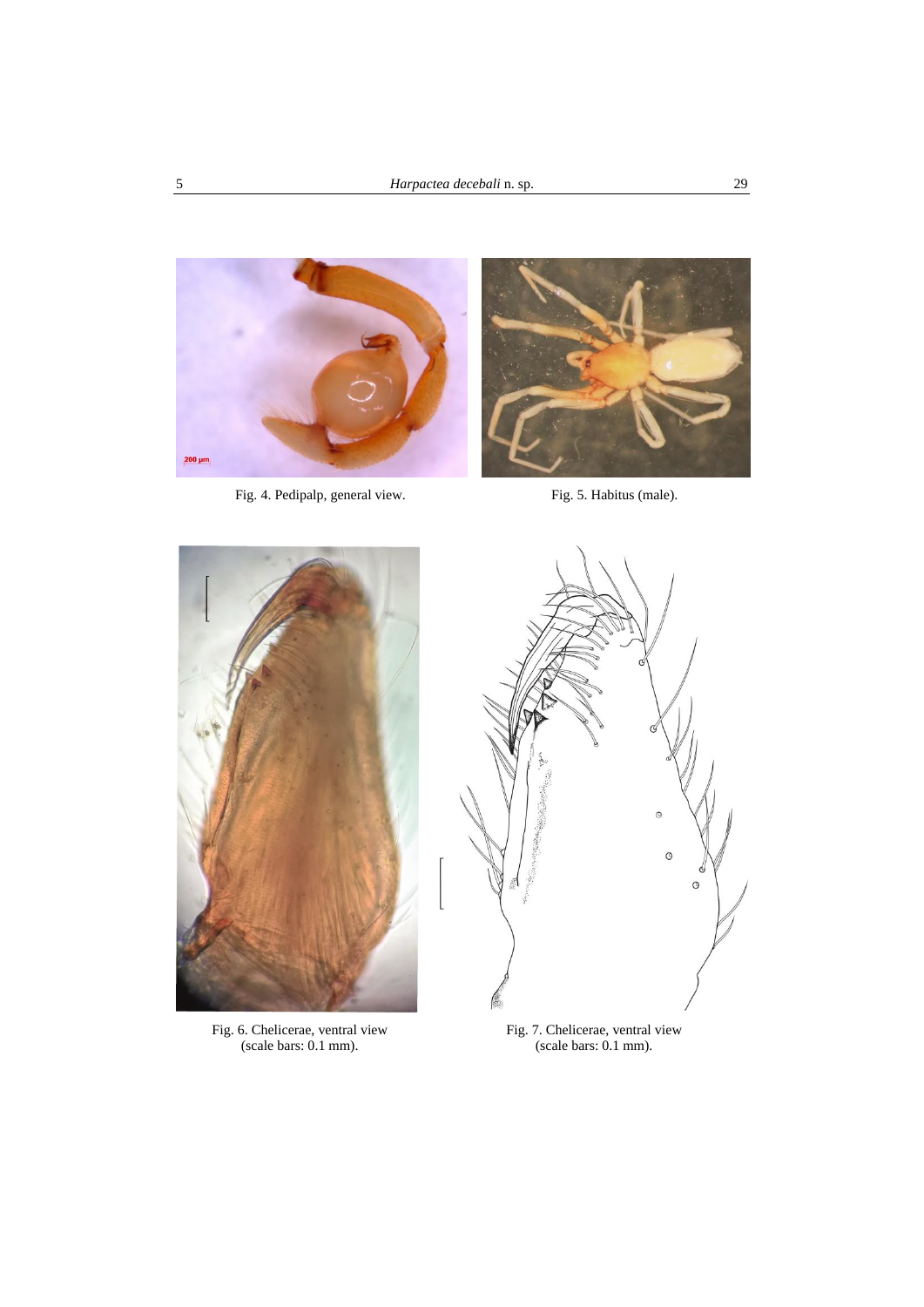

Fig. 8. Epigyne, ventral view (scale bars: 0.1 mm).



Fig. 9. Epigyne, ventral view (scale bars: 0.1 mm).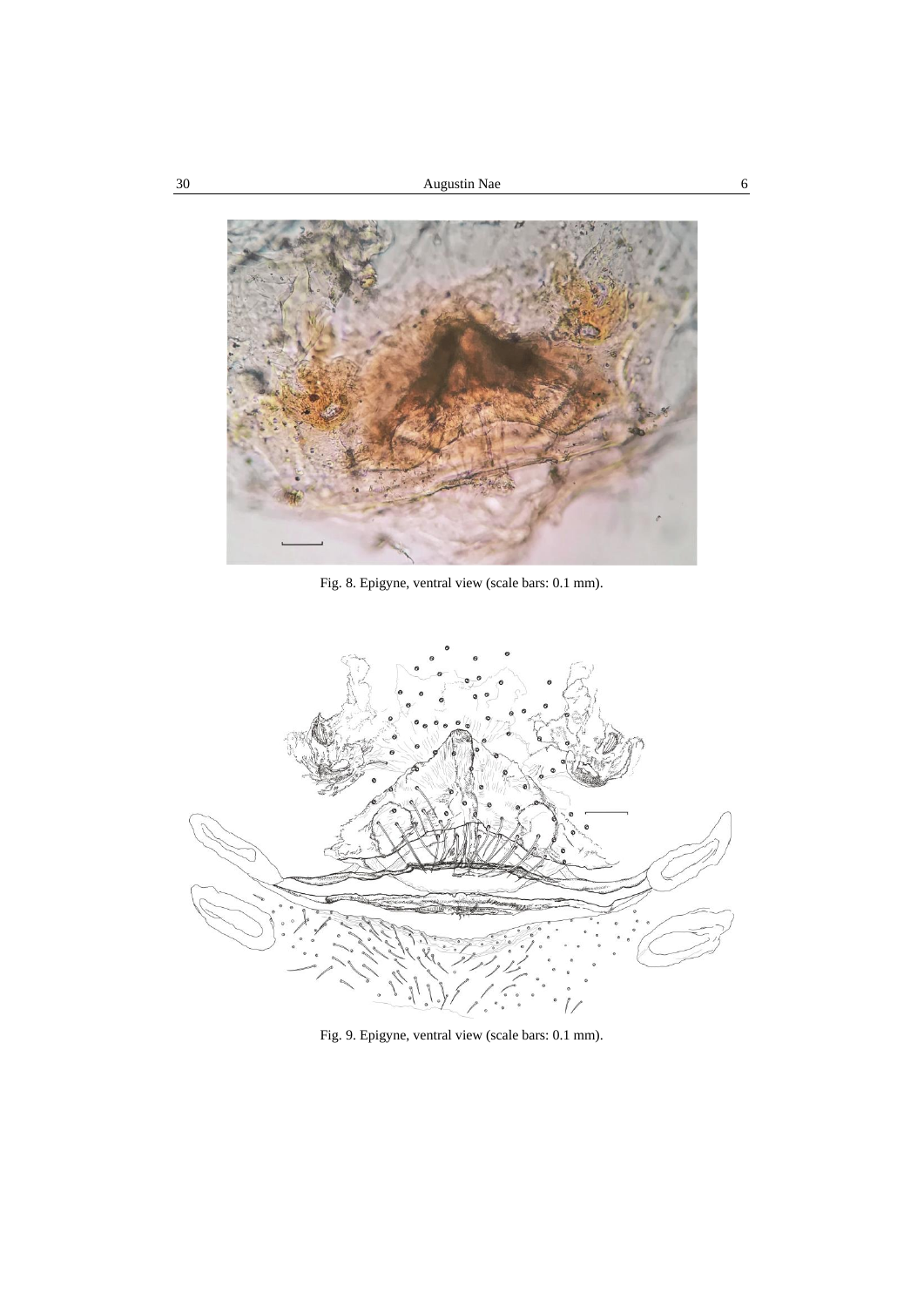*Female allotype*: Carașului Gorges, 24.04.2002, Caraș-Severin County, Romania, legit Victoria Ilie.

Measurements (mm): carapace CL 3.76 long, CW 2.72 wide. Length of abdomen (AL) 3.7 long, 3.04 wide. Sternum 2.4 long, 1.96 wide. Leg measurements are given in Table 3 and details of leg spination in Table 4.

Colour: Carapace, sternum, chelicerae, legs the same colour as male. Abdomen white-yellowish.

Chelicerae: ChL 1.92 mm long.

#### *Table 3*

Female legs (I–IV) and palpal segments measurements (mm)

|      | Fe   | Pa   | Ti   | Mt   | Ta  | Total |
|------|------|------|------|------|-----|-------|
| Palp | 1.76 | 1.0  | 0.82 | -    | 1.3 | 4.88  |
| I    | 3.34 | 2.2  | 2.8  | 2.52 |     | 11.96 |
| П    | 3.08 | 1.96 | 2.58 | 2.5  |     | 10.66 |
| Ш    | 2.6  | 1.26 | 1.9  | 2.52 | 1.2 | 9.48  |
| IV   | 3.68 |      | 3.4  | 3.68 | 1.4 | 13.86 |

### *Table 4*

#### Female legs (I–IV) spination

| Leg<br>Co |      | Н    | Ш   | IV  |
|-----------|------|------|-----|-----|
|           |      | 0    |     | 0   |
| Fe        | 3 pl | 2 pl | 6 d | 5 d |
| Pa        |      | 0    |     | 0   |
| Ti        |      | 0    | 11  | 6   |
| Me        |      | 0    | 10  | 15  |
| Ta        |      |      |     |     |

Epigyne and vulva (Figs. 8–9) are different in shape than the other species of *Harpactea* from Romania.

**Distribution:** Aninei Mountains, Carașului and Comarnicului Gorges and surrounding areas; Caraș-Severin County, Romania.

# **4. DISCUSSIONS**

The genus *Harpactea* is represented in Romania by 5 species: *H. alexandrae*, *H. hombergi*, *H. lepida*, *H. rubicunda* and *H. saeva*. Of these, *Harpactea alexandrae* Lazarov, 2006, was recently found in Romanian fauna (De Spiegelaere & Bosmans 2009) with a distribution limited to the Black Sea coastline (Bulgaria, Romania, Ukrain, South–East part of Russia), while the other species have a wider range, mostly European, except *H. saeva*, with a Central-South-East European distribution.

With the descriptions of *Harpactea decebali* n. sp., the total number of *Harpactea* species reported from Romania is six. Until now the species was found